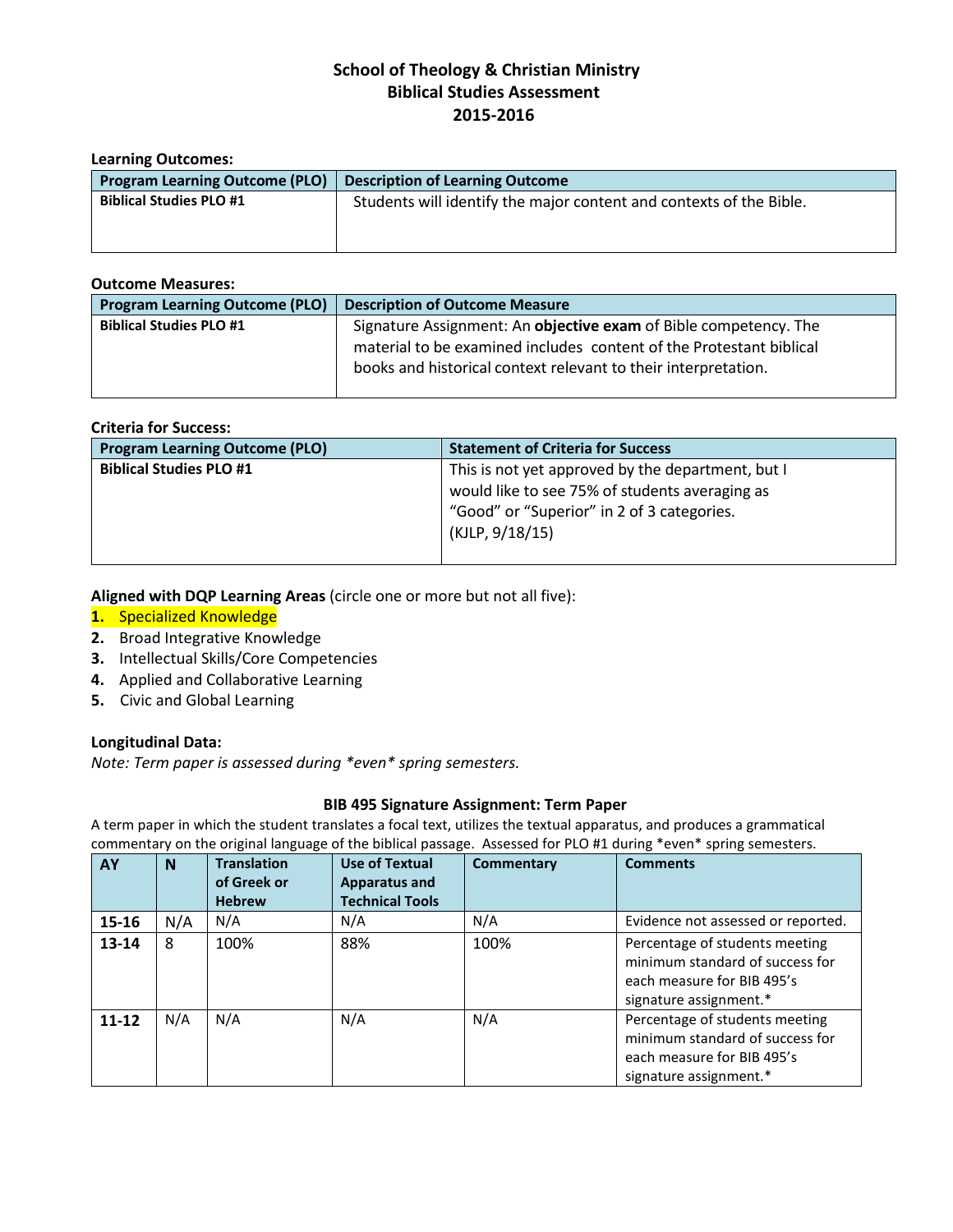## **BIB 495 Objective Exam of Bible Competency**

Signature Assignment: An objective exam of Bible competency.

The material to be examined includes content of the Protestant biblical books and historical context relevant to their interpretation. Administered during \*odd\* spring semesters.

| <b>AY</b> | N        | <b>Old Testament</b> | <b>New Testament</b> | <b>Historical Contexts</b> | <b>Comments</b>                    |
|-----------|----------|----------------------|----------------------|----------------------------|------------------------------------|
| 14-15     |          | 100% scores          | 83% scores           | 83% scores                 | Objective Exam. Two professors     |
|           |          | Good or higher       | "Good" or higher     | "Good or higher"           | assessed this year.                |
| $12 - 13$ | $\Delta$ | N/A                  | 75%                  | 100%                       | Objective Exam.                    |
| $10 - 11$ | N/A      | N/A                  | N/A                  | N/A                        | Evidence not assessed or reported. |

#### **Conclusions Drawn from Data:**

| <b>Program Learning Outcome</b><br>(PLO) | <b>Conclusions Drawn from Data</b>                                                                                                                                                                                                                                                                                                                                                                                                                                                                                                                                                                                                                                                                                                                                                                                                                                                               |
|------------------------------------------|--------------------------------------------------------------------------------------------------------------------------------------------------------------------------------------------------------------------------------------------------------------------------------------------------------------------------------------------------------------------------------------------------------------------------------------------------------------------------------------------------------------------------------------------------------------------------------------------------------------------------------------------------------------------------------------------------------------------------------------------------------------------------------------------------------------------------------------------------------------------------------------------------|
| <b>Biblical Studies PLO #1</b>           | We have exceeded the criterion for success I have proposed above, with 83%<br>of students (5 of 6) achieving an average of "Good" or "Superior."<br>The scores are generally high and meet the proposed criterion above. While this<br>means that our students' knowledge of the content and contexts of the Bible is<br>solid, we should cautiously monitor the assessment instrument. This particular<br>version emphasized New Testament concepts, because it was part of a New<br>Testament focused class. As is clear, students scored slightly lower on the more<br>detailed New Testament section than on the briefer Old Testament one. This<br>means that a different focus could adjust the data in another direction.<br>Perhaps as we work toward a collectively designed exam (drawing widely from<br>all of our Biblical Studies faculty), we will see the students' results vary. |

## **Changes to be Made Based on Data:**

| <b>Program Learning Outcome (PLO)</b> | Description of Changes to be Made Based on Data                                                                                                               |
|---------------------------------------|---------------------------------------------------------------------------------------------------------------------------------------------------------------|
| <b>Biblical Studies PLO #1</b>        | As mentioned above, we'll cautiously monitor the assessment instrument.                                                                                       |
|                                       | Additionally, a different focus could adjust the data in another direction. As<br>we work toward a collectively designed exam (drawing widely from all of our |
|                                       | Biblical Studies faculty), we will see the students' results vary.                                                                                            |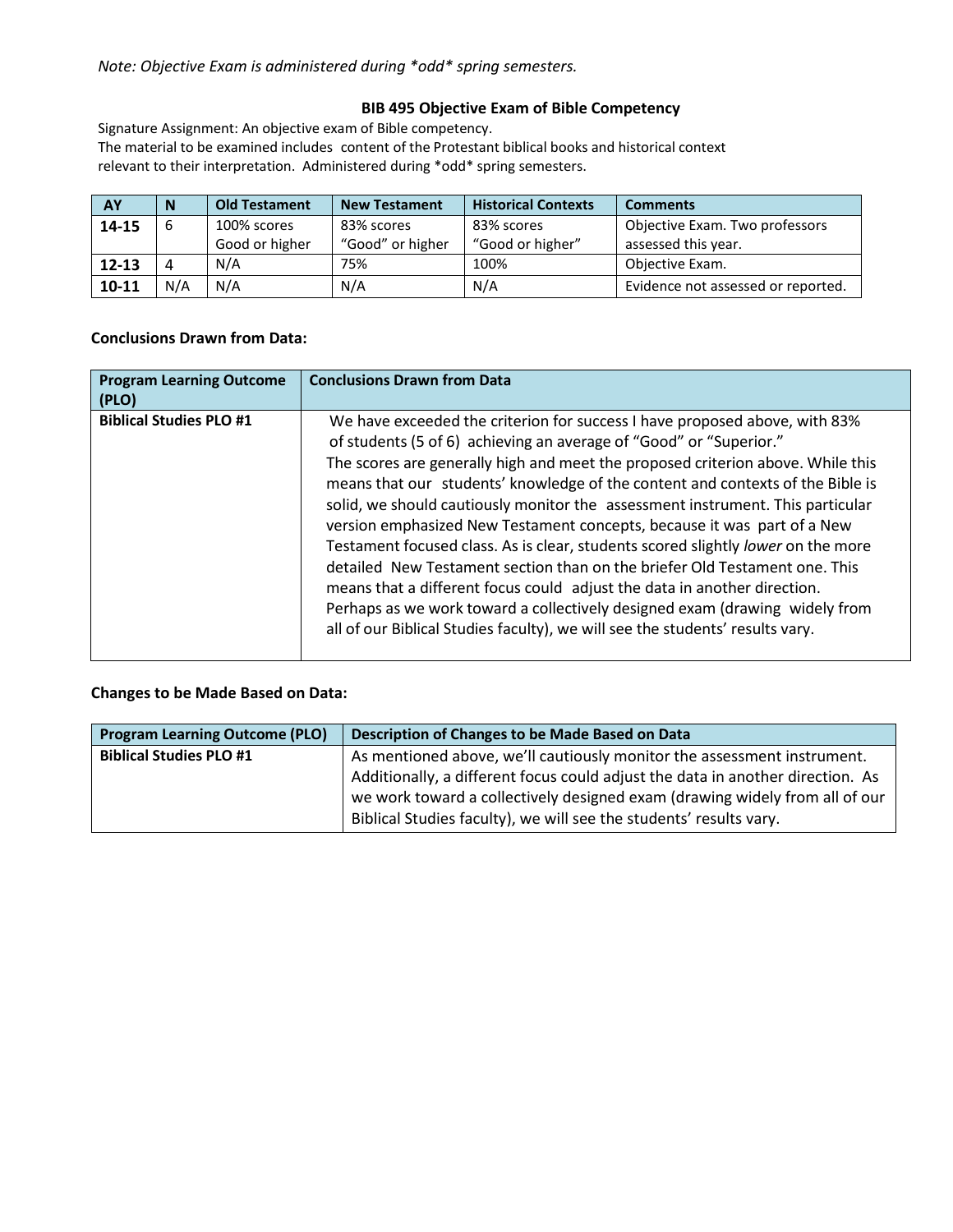## *Rubric used for the Term Paper*

**Translation of Greek or Use of textual apparatus Commentary Hebrew and technical tools**<br> **Correctly translates the Evidences advanced Superior** Correctly translates the Evidences advanced Thorough engagement with grammar, vocabulary, and discernment in assessing the text; discusses and grammar, vocabulary, and discernment in assessing syntax of the original textual variants beyond the defends translation on the language into the target information available in basis of grammar, diction, language into the target information available in basis of grammar, diction, and literary context, with and literary context, with particular attention to significant interpretive issues. **Advanced** With fewer than 3 errors in Evidences advanced Thorough engagement with grammar, vocabulary, and discernment in assessing the text; discusses and syntax in translation from  $\left\{ \begin{array}{c} \end{array} \right.$  textual variants available in defends translation on the original language into target critical apparatuses. basis of grammar, diction, language. and literary context.<br>
With fewer than 6 errors in Selective use of critical Engages with the text Adequate<br>
With fewer than 6 errors in<br>
grammar, vocabulary, and<br>
grammar, vocabulary, and<br>
grammar, vocabulary, and<br>
grammar, vocabulary, and<br>
grammar, vocabulary, and<br>
grammar, vocabulary, and<br>
grammar,  $\frac{1}{2}$  and<br>
gra grammar, vocabulary, and apparatuses in assessing selectively; discusses and syntax in translation from textual variants. syntax in translation from textual variants.<br>
original language into target the structure original language into target original language into target language.  $\qquad \qquad$  |  $\qquad \qquad$  |  $\qquad \qquad$  | greatest significance for interpretation. **Inadequate** A translation with 6 or more Minimal engagement with Superficial engagement; errors. the question of textual overlooks the complex variants . interpretive issues.

*Note: Term paper is assessed during \*even\* spring semesters.*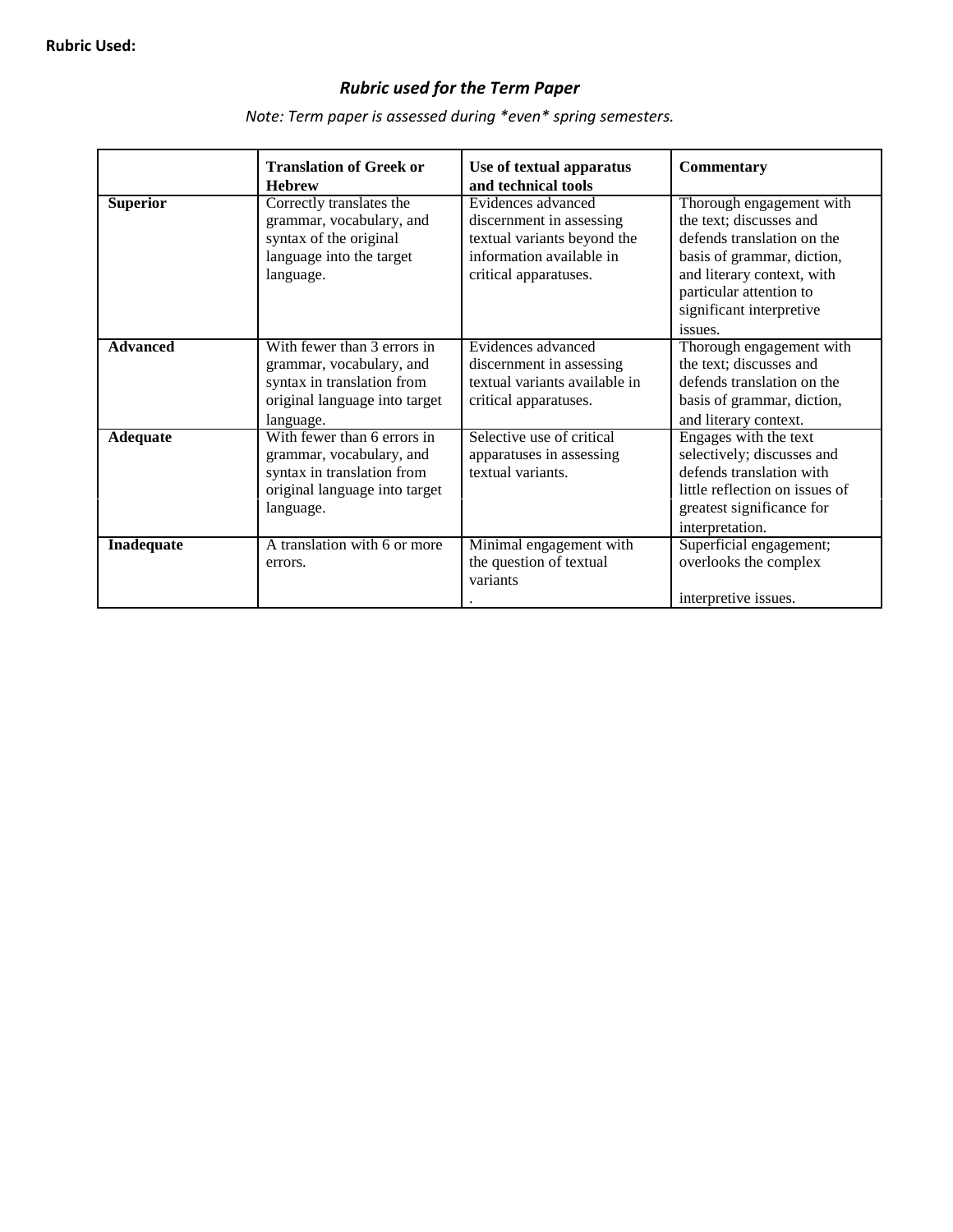## *Rubric used for the Objective Exam of Bible Competency*

*Note: Objective Exam is administered during \*odd\* spring semesters.*

|                                 | <b>Old Testament</b>                                                                                                               | <b>New Testament</b>                                                                                                                      | <b>Historical Contexts</b>                                                                                                                                        |
|---------------------------------|------------------------------------------------------------------------------------------------------------------------------------|-------------------------------------------------------------------------------------------------------------------------------------------|-------------------------------------------------------------------------------------------------------------------------------------------------------------------|
| <b>Superior</b><br>$(85-100\%)$ | Accurately identifies<br>85% or more of the<br>Old Testament<br>figures, books, and<br>concepts surveyed in<br>the examination.    | Accurately identifies<br>85% or more of the<br>New Testament<br>figures, books, and<br>concepts surveyed in<br>the examination.           | Accurately identifies 85%<br>of the overlapping<br>contexts pertinent to the<br>formation of biblical<br>literature as surveyed in<br>the examination.            |
| Good<br>$(70-84%)$              | Accurately identifies<br>70-84% of the Old<br>Testament figures,<br>books, and concepts<br>surveyed in the<br>examination.         | Accurately identifies<br>70-84% or more of<br>the New Testament<br>figures, books, and<br>concepts surveyed in<br>the examination.        | Accurately identifies 70-<br>84% of the overlapping<br>contexts pertinent to the<br>formation of biblical<br>literature as surveyed in<br>the examination.        |
| Poor<br>$(50-69%)$              | Accurately identifies<br>only 50-69% of the<br>Old Testament<br>figures, books, and<br>concepts surveyed in<br>the examination.    | Accurately identifies<br>only 50-69% of the<br><b>New Testament</b><br>figures, books, and<br>concepts surveyed in<br>the examination.    | Accurately identifies<br>only 50-69% of the<br>overlapping contexts<br>pertinent to the<br>formation of biblical<br>literature as surveyed in<br>the examination. |
| <b>Inferior</b><br>$(0-49%)$    | Accurately identifies<br>less than half of the<br>Old Testament<br>figures, books, and<br>concepts surveyed in<br>the examination. | Accurately identifies<br>less than half of the<br><b>New Testament</b><br>figures, books, and<br>concepts surveyed in<br>the examination. | Accurately identifies<br>less than half of the<br>historical contexts<br>surveyed in the<br>examination.                                                          |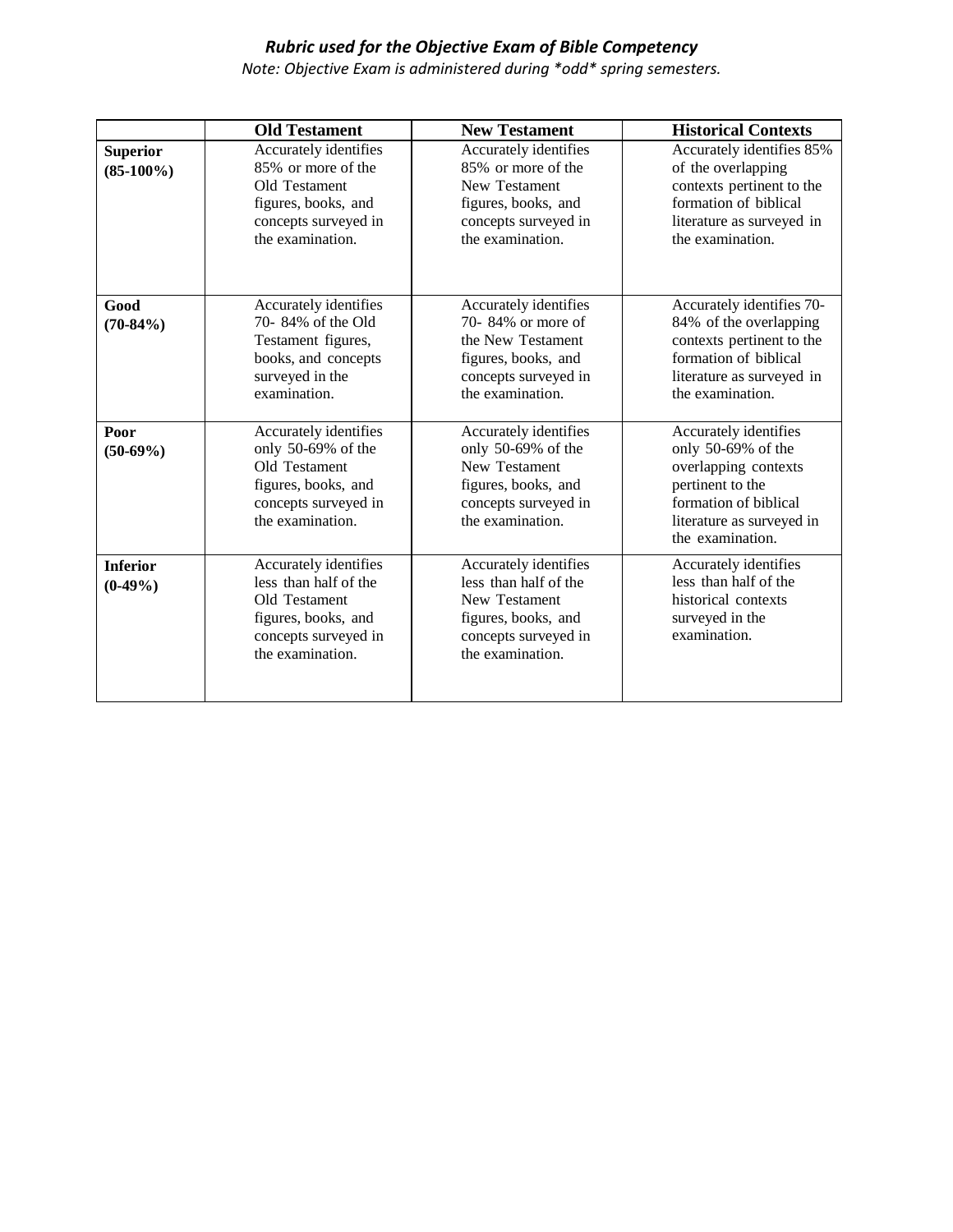# **School of Theology & Christian Ministry Biblical Studies Assessment 2015-2016**

#### **Learning Outcomes:**

| <b>Program Learning Outcome (PLO)</b> | <b>Description of Learning Outcome</b>                           |  |
|---------------------------------------|------------------------------------------------------------------|--|
| <b>Biblical Studies PLO #2</b>        | Students will translate the biblical texts from Greek or Hebrew. |  |
|                                       |                                                                  |  |

#### **Outcome Measures:**

| <b>Program Learning Outcome (PLO)</b> | <b>Description of Outcome Measure</b>                                                                                                          |
|---------------------------------------|------------------------------------------------------------------------------------------------------------------------------------------------|
| <b>Biblical Studies PLO #2</b>        | Signature Assignment: A term paper in which the student translates a<br>focal text, utilizes the textual apparatus, and produces a grammatical |
|                                       | commentary on the original language of the biblical passage. Assessed<br>every other year in BIB 495.                                          |

## **Criteria for Success:**

| <b>Biblical Studies PLO #2</b><br>*This is not yet approved by the department, but I would<br>like to see 75% of students averaging as "Advanced or                                                                                                                                             | <b>Program Learning Outcome (PLO)</b> | <b>Statement of Criteria for Success</b> |
|-------------------------------------------------------------------------------------------------------------------------------------------------------------------------------------------------------------------------------------------------------------------------------------------------|---------------------------------------|------------------------------------------|
| higher" in 2 of 3 categories (KJLP, 9/18/15). This goal is set<br>with the understanding that students may take either<br>Hebrew or Greek, but each year the translation required<br>may be in the language they have not studied, which<br>impacts Translation and "textual apparatus" scores. |                                       |                                          |

 **Aligned with DQP Learning Areas** (circle one or more but not all five):

- **1.** Specialized Knowledge
- **2.** Broad Integrative Knowledge
- **3.** Intellectual Skills/Core Competencies
- **4.** Applied and Collaborative Learning
- **5.** Civic and Global Learning

## **Longitudinal Data:**

#### **BIB 495 Signature Assignment: Term Paper**

A term paper in which the student translates a focal text, utilizes the textual apparatus, and produces a grammatical commentary on the original language of the biblical passage. Assessed for PLO #2 during \*odd\* spring semesters.

| AY        | N   | <b>Translation</b><br>of Greek or | <b>Use of Textual</b><br>Apparatus and | Commentary                 | <b>Comments</b>                                                                                                                                                           |
|-----------|-----|-----------------------------------|----------------------------------------|----------------------------|---------------------------------------------------------------------------------------------------------------------------------------------------------------------------|
|           |     | <b>Hebrew</b>                     | <b>Technical Tools</b>                 |                            |                                                                                                                                                                           |
| 14-15     | 6   | 83%<br>Advanced or higher         | 58%<br>Advanced or higher              | 100%<br>Advanced or higher | Percentage of students meeting<br>minimum standard of success for each<br>measure for BIB 495's signature<br>assignment.*                                                 |
| $12 - 13$ | N/A | N/A                               | N/A                                    | N/A                        | No evidence assessed or reported.                                                                                                                                         |
| $10 - 11$ | N/A | 3.5/4                             | 3/4                                    | 3.3/4                      | This year, averages were calculated<br>instead of percentage of students<br>meeting the minimum standard of<br>success. 4-point scale was used for the<br>scoring rubric. |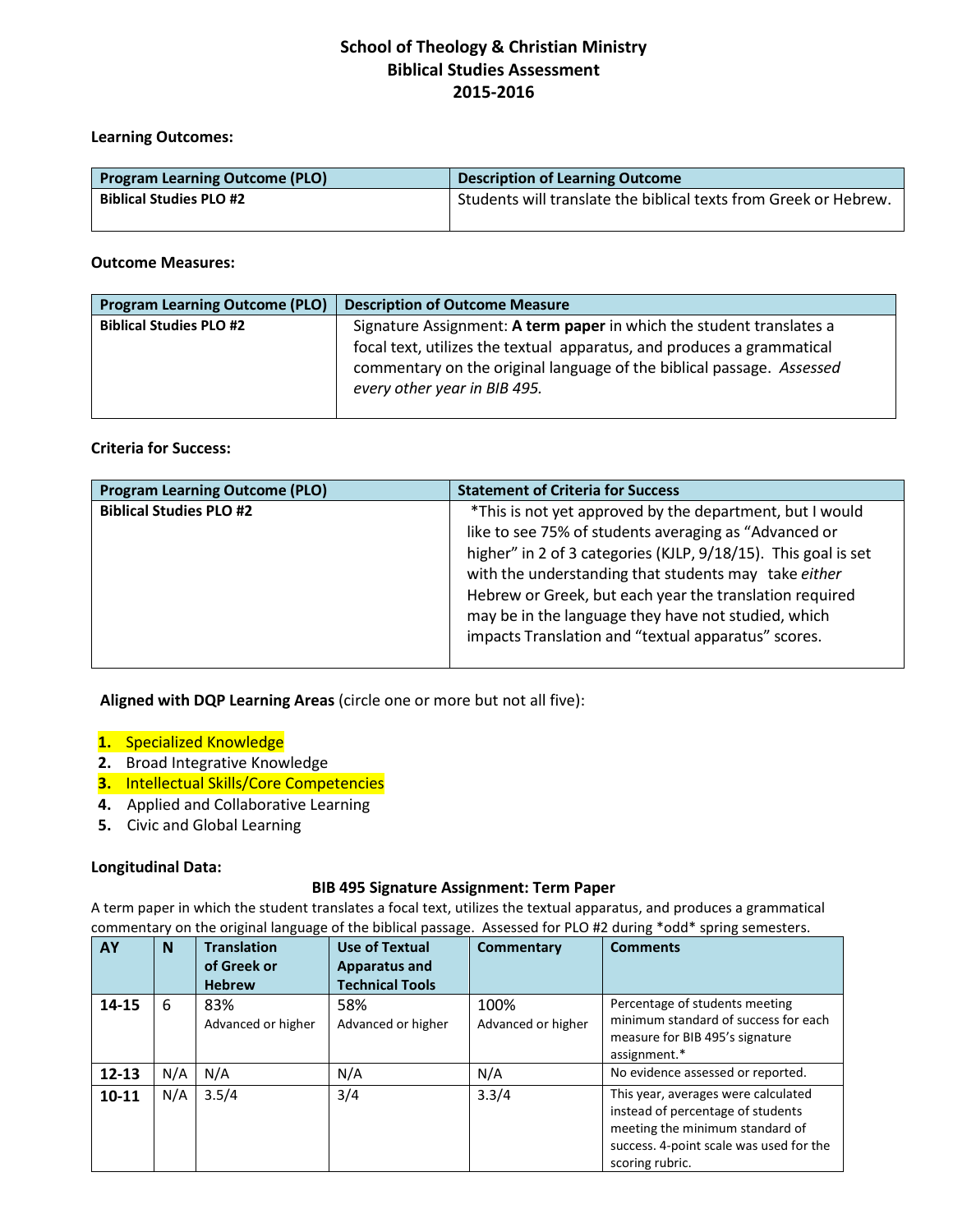| <b>Program Learning Outcome</b><br>(PLO) | <b>Conclusions Drawn from Data</b>                                                                                                                                                                                                              |
|------------------------------------------|-------------------------------------------------------------------------------------------------------------------------------------------------------------------------------------------------------------------------------------------------|
| <b>Biblical Studies PLO #2</b>           | Taken student by student, we are close to the criterion for success I have proposed<br>above, with nearly 66% (4 of 6) of students who are averaging (between the two<br>assessors) evaluated as "Advanced or higher" in at least 2 categories. |

## **Changes to be Made Based on Data:**

| <b>Program Learning Outcome (PLO)</b><br>Description of Changes to be Made Based on Data                                                                                                                                                                                                                                                                                                                                                                                                                                                            |  |
|-----------------------------------------------------------------------------------------------------------------------------------------------------------------------------------------------------------------------------------------------------------------------------------------------------------------------------------------------------------------------------------------------------------------------------------------------------------------------------------------------------------------------------------------------------|--|
| <b>Biblical Studies PLO #2</b><br>Students who transfer into Biblical Studies and have 2 (or occasionally<br>fewer) years in the department have a hard time catching up. Some do,<br>but as several of the low scores in the above categories indicate, there<br>are a cluster of low scores among transfer students (and a double-major).<br>My suggestion is greater training in the technical skills of translation<br>and exegesis, or a staged process in working toward the term paper,<br>which would catch gaps before they become severe. |  |

## **Rubric Used:**

|                 | <b>Translation of Greek</b>                                                                                                         | <b>Use of textual</b>                                                                                                              | <b>Commentary</b>                                                                                                                                                                                               |
|-----------------|-------------------------------------------------------------------------------------------------------------------------------------|------------------------------------------------------------------------------------------------------------------------------------|-----------------------------------------------------------------------------------------------------------------------------------------------------------------------------------------------------------------|
|                 | or Hebrew                                                                                                                           | apparatus and                                                                                                                      |                                                                                                                                                                                                                 |
| <b>Superior</b> | Correctly translates the<br>grammar, vocabulary, and<br>syntax of the original<br>language into the target<br>language.             | Evidences advanced<br>discernment in assessing<br>textual variants beyond the<br>information available in<br>critical apparatuses. | Thorough engagement<br>with the text; discusses<br>and defends translation on<br>the basis of grammar,<br>diction, and literary<br>context, with particular<br>attention to significant<br>interpretive issues. |
| <b>Advanced</b> | With fewer than 3 errors<br>in grammar, vocabulary,<br>and syntax in translation<br>from original language<br>into target language. | Evidences advanced<br>discernment in assessing<br>textual variants available<br>in critical apparatuses.                           | Thorough engagement<br>with the text; discusses<br>and defends translation on<br>the basis of grammar,<br>diction, and literary<br>context.                                                                     |
| <b>Adequate</b> | With fewer than 6 errors<br>in grammar, vocabulary,<br>and syntax in translation<br>from original language<br>into target language. | Selective use of critical<br>apparatuses in assessing<br>textual variants.                                                         | Engages with the text<br>selectively; discusses and<br>defends translation with<br>little reflection on issues of<br>greatest significance for<br>interpretation.                                               |
| Inadequate      | A translation with 6 or<br>more errors.                                                                                             | Minimal engagement with<br>the question of textual<br>variants.                                                                    | Superficial engagement;<br>overlooks the complex<br>interpretive issues.                                                                                                                                        |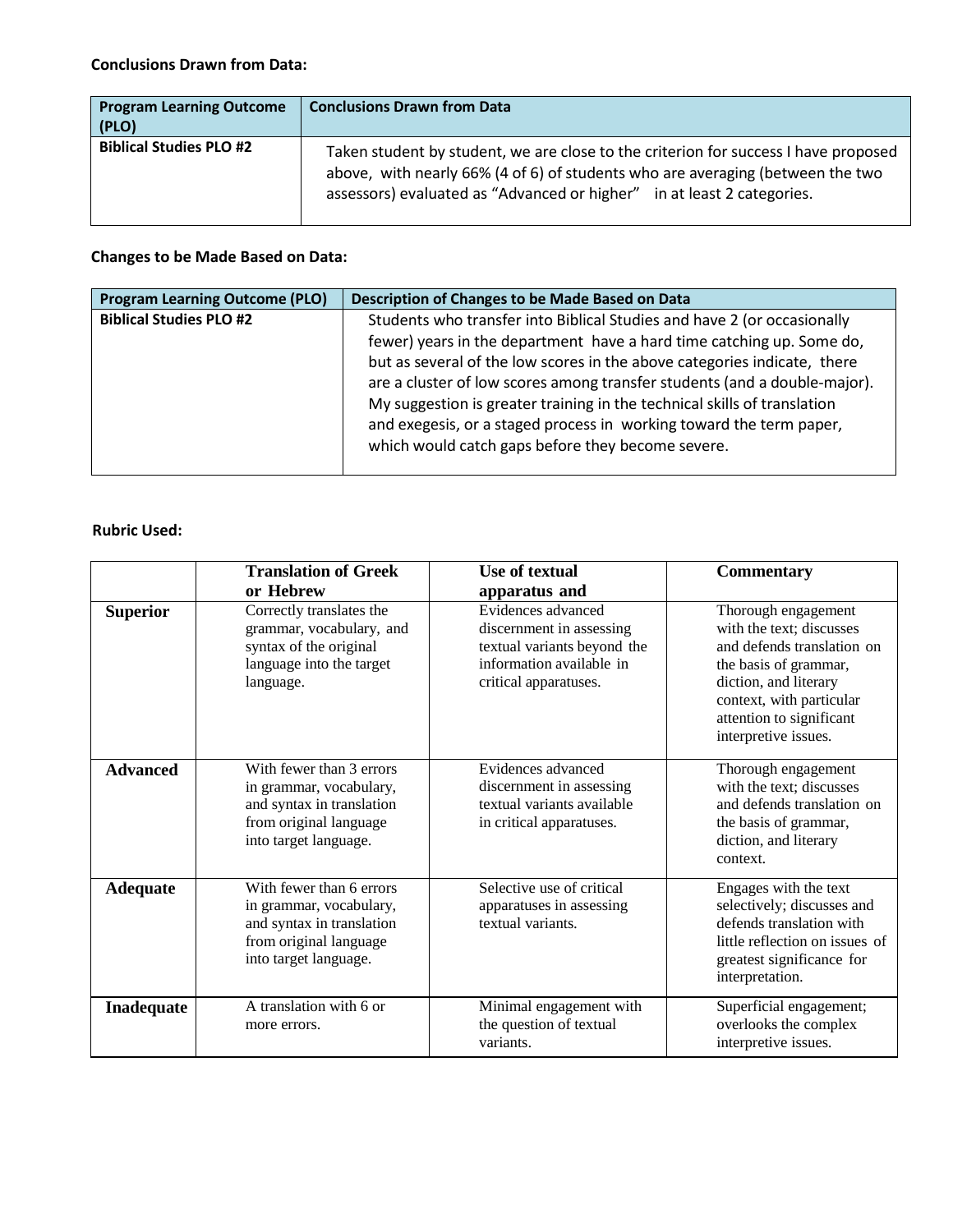# **School of Theology & Christian Ministry Biblical Studies Assessment 2015-2016**

#### **Learning Outcomes:**

| <b>Program Learning Outcome (PLO)</b> | <b>Description of Learning Outcome</b>                                                                                    |  |  |
|---------------------------------------|---------------------------------------------------------------------------------------------------------------------------|--|--|
| <b>Biblical Studies PLO #3</b>        | Students will apply the interpretation of Christian Biblical literature to<br>ministry in the local church congregations. |  |  |

#### **Outcome Measures:**

| <b>Program Learning Outcome (PLO)</b> | <b>Description of Outcome Measure</b>                                                                         |
|---------------------------------------|---------------------------------------------------------------------------------------------------------------|
| <b>Biblical Studies PLO #3</b>        | Course Designated for Assessment: CMI300 Preaching                                                            |
|                                       | Signature Assignment: One complete sermon in which the student reads<br>Scripture for a local church setting. |

#### **Criteria for Success:**

| <b>Program Learning Outcome (PLO)</b> Statement of Criteria for Success |                                                                |
|-------------------------------------------------------------------------|----------------------------------------------------------------|
| <b>Biblical Studies PLO #3</b>                                          | Minimum Standard of Success for Each Measure = 2               |
|                                                                         | Minimum Standard of Success for Individual Student Total = $6$ |

**Aligned with DQP Learning Areas** (circle one or more but not all five):

- **1.** Specialized Knowledge
- **2.** Broad Integrative Knowledge
- **3.** Intellectual Skills/Core Competencies
- **4.** Applied and Collaborative Learning
- **5.** Civic and Global Learning

## **Longitudinal Data:**

| AY    | N   | <b>Biblical</b> | <b>Local Church</b> | <b>Coherence</b> | <b>Comments</b>                                                                                                                                     |
|-------|-----|-----------------|---------------------|------------------|-----------------------------------------------------------------------------------------------------------------------------------------------------|
|       |     | <b>Reading</b>  | <b>Setting</b>      |                  |                                                                                                                                                     |
| 15-16 | N/A | N/A             | N/A                 | N/A              | No evidence assessed or reported.                                                                                                                   |
| 14-15 | N/A | N/A             | N/A                 | N/A              | No evidence assessed or reported.                                                                                                                   |
| 13-14 | 16  | 100%            | 100%                | 97%              | Minimum Standard of Success for Each Measure = 2                                                                                                    |
|       |     | (32/32)         | (32/32)             | (31/32)          | Two assessors.                                                                                                                                      |
|       |     |                 |                     |                  | Note: Used 13-14 data for CMI PLO #1 Students will apply the interpretation<br>of biblical literature to ministry in local Christian congregations. |
|       |     | 100%<br>(32/32) |                     |                  | Minimum Standard of Success for Individual Student Total = $6$                                                                                      |
|       |     |                 |                     |                  | Two assessors.                                                                                                                                      |
|       |     |                 |                     |                  | Note: Used 13-14 data for CMI PLO #1 Students will apply the interpretation<br>of biblical literature to ministry in local Christian congregations. |